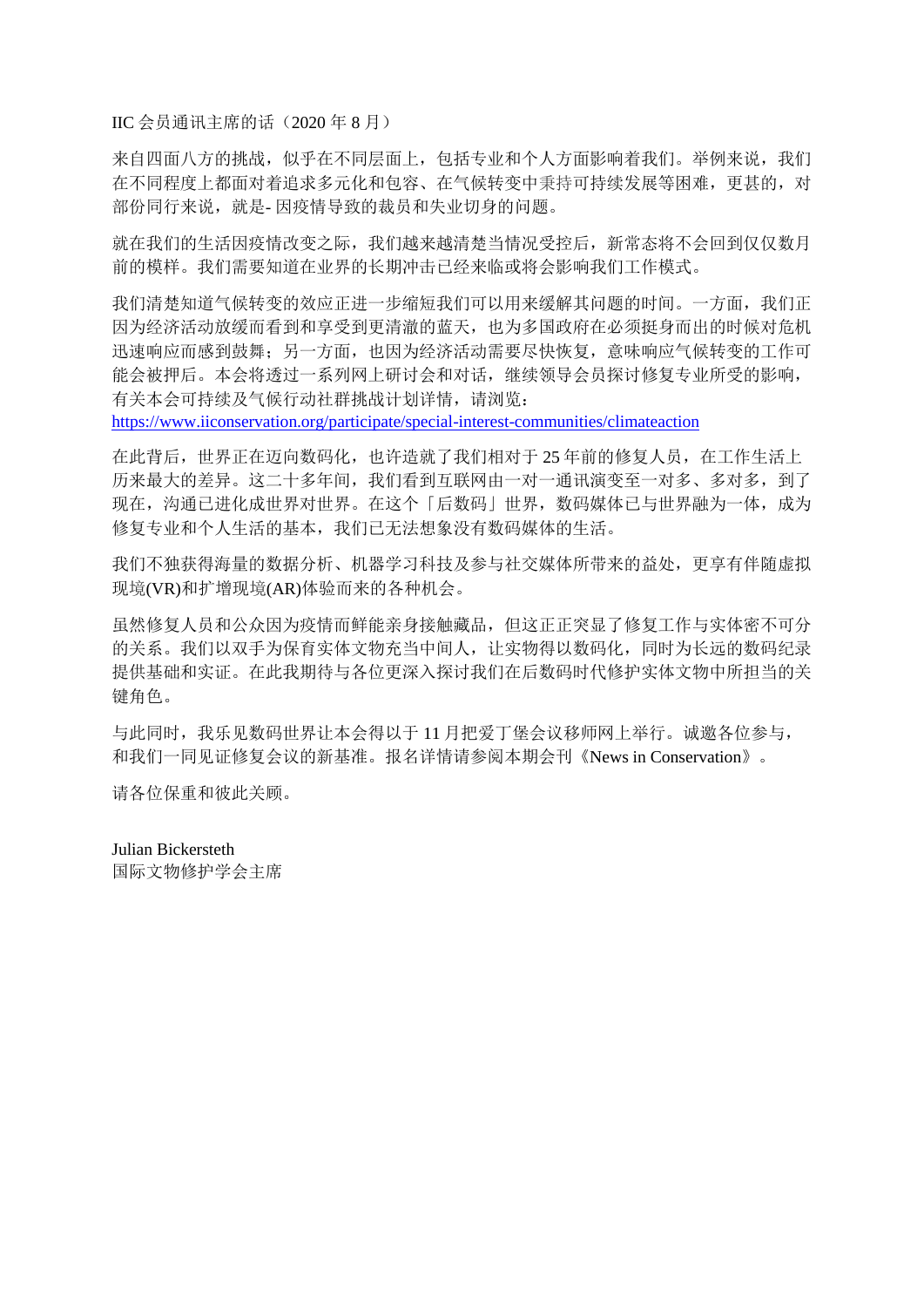2020 年 8 月至 9 月号 通告

因应 2019 年新冠病毒疫情,多项活动详情均不断变更。我们已尽力更新以下活动,惟读者应 就个别活动、会议、工作坊等直接联络主办单位以获最新信息。

国际文物修护学会传讯团队谨谢。

## 论文征集

#### **Eastern Analytical Symposium & Exposition**

2020 年 11 月 16 至 18 日 美国 新泽西州 普莱恩斯伯勒 海报摘要提交:2020 年 9 月 4 日 提交详情请浏览: [https://s7.goeshow.com/eas/annual/2020/abstract\\_submission.cfm](https://s7.goeshow.com/eas/annual/2020/abstract_submission.cfm)

#### **SHAKE in Conservation Talks: Big Research in Tiny Speeches**

2021 年 2 月 25 日 比利时 布鲁塞尔 摘要提交截止日期:2020 年 9 月 30 日 详情请浏览:[www.shakeinconservation.be/conservation-talks-2021](http://www.shakeinconservation.be/conservation-talks-2021)

#### **Icon Textile Group Emerging Professional Event 2021**

2021 年 3 月(最终日期容后决定) 摘要提交截止日期:2020 年 9 月 1 日 详情请联络: Kelly Grimshaw [kellygrimshaw@hotmail.co.uk](mailto:kellygrimshaw@hotmail.co.uk) 及浏览: <https://www.iiconservation.org/content/icon-textile-group-emerging-professional-event-2021>

#### **Computational approaches for technical imaging in cultural heritage (7th IA4AI meeting)**

2021 年 4 月 8 至 9 日 英国 伦敦 国家美术馆 论文征集截止日期:2020 年 9 月 30 日 详情请联络: [artict@ng-london.org.uk](mailto:artict@ng-london.org.uk) 及浏览: [https://research.nglondon.org.uk/external/ARTICT/Computational%20approaches%20for%20technical%20ima](https://research.nglondon.org.uk/external/ARTICT/Computational%20approaches%20for%20technical%20imaging.html) [ging.html](https://research.nglondon.org.uk/external/ARTICT/Computational%20approaches%20for%20technical%20imaging.html)

#### **Study Day: Conservation of Ceramics in the Open Air (IGIIC)**

2021 年 4 月 15 日 意大利 法恩沙 摘要提交截止日期:2020 年 9 月 14 日 详情请浏览: http://www.igiic.org/?p=6293, 摘要提交请电邮至: info@igiic.org

## **Conservation: Out in the Open**

**Icon Textile Group Spring Forum 2021** 2021 年 4 月(日期容后决定) 英国 布莱顿 摘要提交截止日期:2020 年 7 月 1 日 查询及摘要请电邮联络 Hannah Sutherland: [h.sutherland@vam.ac.uk](mailto:h.sutherland@vam.ac.uk), 详情请浏览: <https://www.iiconservation.org/content/icon-textile-group-spring-forum-2021>

## 会议、专题研讨会

**202 AIC Virtual Annual Meeting** 2020 年 5 月至 8 月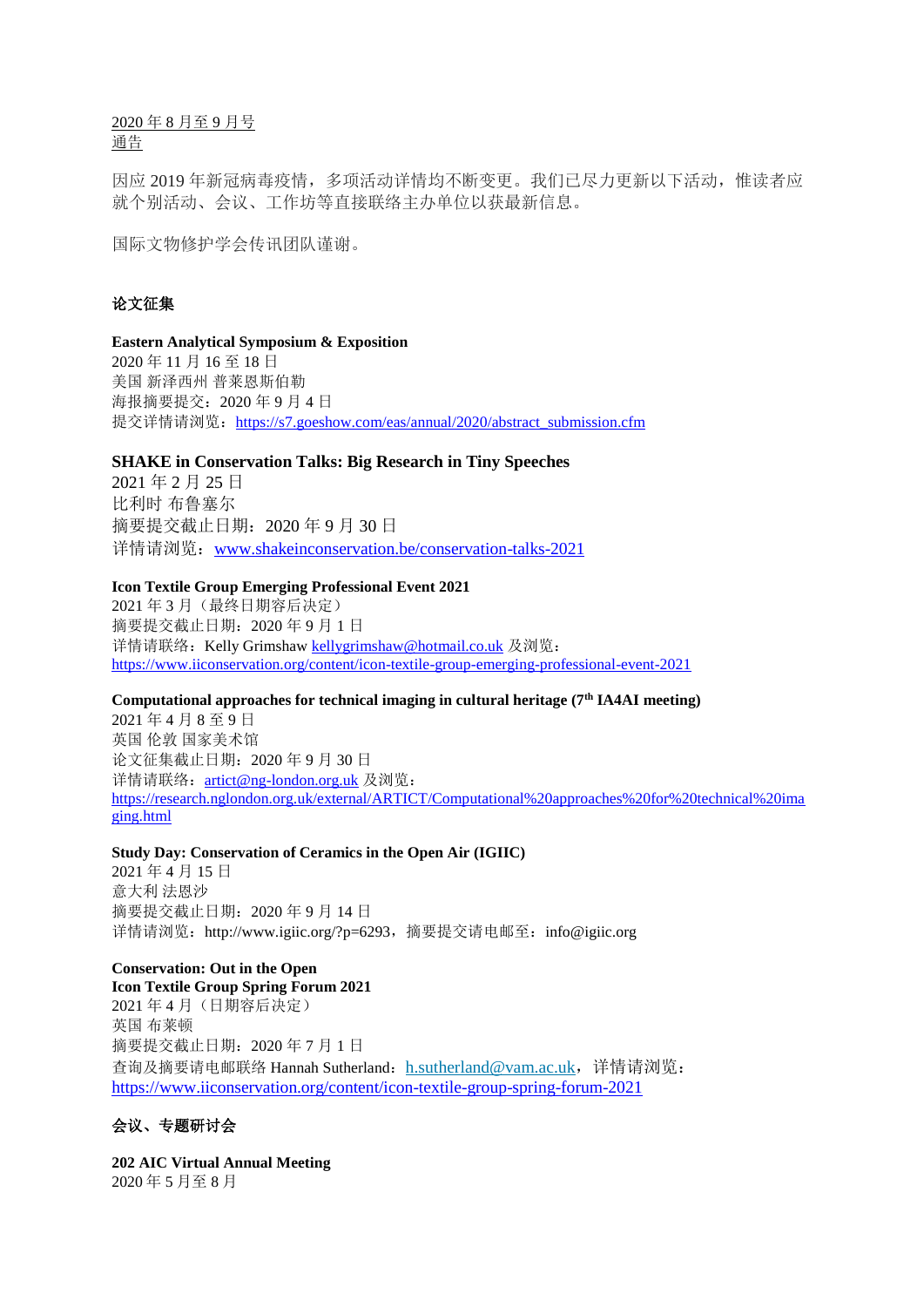网上 详细日程请浏览: <https://learning.culturalheritage.org/p/virtual-meeting-2020>

#### **IFLA Special Interest Group: Environment, Sustainability and Libraries with Preservation and Conservation Section Meeting**

2020 年 8 月 12 至 13 日 英国 科克 详情请电邮查询: 环境、可持续发展及图书馆特别兴趣小组秘书 Harri Sahavirta, 电邮地址: [harri.sahavirta@hel.fi](mailto:harri.sahavirta@hel.fi)

## **WUDPAC Class of 2020 Oral Presentations**

2020 年 8 月 18 至 19 日 网上 观看详情请浏览: [https://www.sowf.org/events.html#!event/2020/8/18/wudpac-class-of-2020-oral](https://www.sowf.org/events.html#!event/2020/8/18/wudpac-class-of-2020-oral-presentations)[presentations](https://www.sowf.org/events.html#!event/2020/8/18/wudpac-class-of-2020-oral-presentations)

**Archives and Records Association UK & Ireland Annual Conference: WE LOVE RECORDS** 延期至 **2021** 年 2020 年 9 月 2 至 4 日 英国 切斯特 详情请浏览: <https://conference.archives.org.uk/>

**ICOM-CC 19th Triennial Conference Transcending Boundaries: Integrated Approaches to Conservation** 延期至 **2021** 年 **4** 至 **5** 月 **14-18** 2020 年 9 月 14 至 18 日 中国 北京 详情请浏览: <http://www.icom-cc2020.org/>

**Eastern Analytical Symposium: Virtual Student Symposium** 2020 年 9 月 14 日 虚拟 详情请浏览: <https://eas.org/2020/?p=6846>

#### **Western Association for Art Conservation (WAAC) Annual Meeting**

2020 年 9 月 15 至 18 日 美国 加州 落叶湖 详情请浏览: [www.waac-us.org/2020-meeting-fallenleaf](http://www.waac-us.org/2020-meeting-fallenleaf), 摘要请电邮至: [president@waac-us.org](mailto:president@waac-us.org)

**Icon Paintings Talk: Back Stage in The Lee Miller Archives at Farleys House** 2020 年 9 月 16 日 网上 报名详情请浏览: [https://www.eventbrite.co.uk/e/an-icon-talk-back-stage-in-the-lee-miller-archives](https://www.eventbrite.co.uk/e/an-icon-talk-back-stage-in-the-lee-miller-archives-at-farleys-house-tickets-114344774298?aff=erelexpmlt)[at-farleys-house-tickets-114344774298?aff=erelexpmlt](https://www.eventbrite.co.uk/e/an-icon-talk-back-stage-in-the-lee-miller-archives-at-farleys-house-tickets-114344774298?aff=erelexpmlt)

**International Association of Paper Historians (IPH) Congress** 延期至 **2021** 年 2020 年 9 月 15 至 18 日 美国 华盛顿哥伦比亚特区 详情请浏览: <http://www.paperhistory.org/index.php>

**3 rd Iberian-American Conference of Investigation into the Conservation of Heritage (ICP)** 2020 年 9 月 24 至 26 日 葡萄牙 里斯本 详情请浏览: [https://www.ge-iic.com/2020/01/11/iii-congreso-ibero-americano-de-investigaciones](https://www.ge-iic.com/2020/01/11/iii-congreso-ibero-americano-de-investigaciones-en-conservacion-del-patrimonio/)[en-conservacion-del-patrimonio/](https://www.ge-iic.com/2020/01/11/iii-congreso-ibero-americano-de-investigaciones-en-conservacion-del-patrimonio/)

**4 th International Conference on Innovation in Art Research and Technology (inArt 2020)**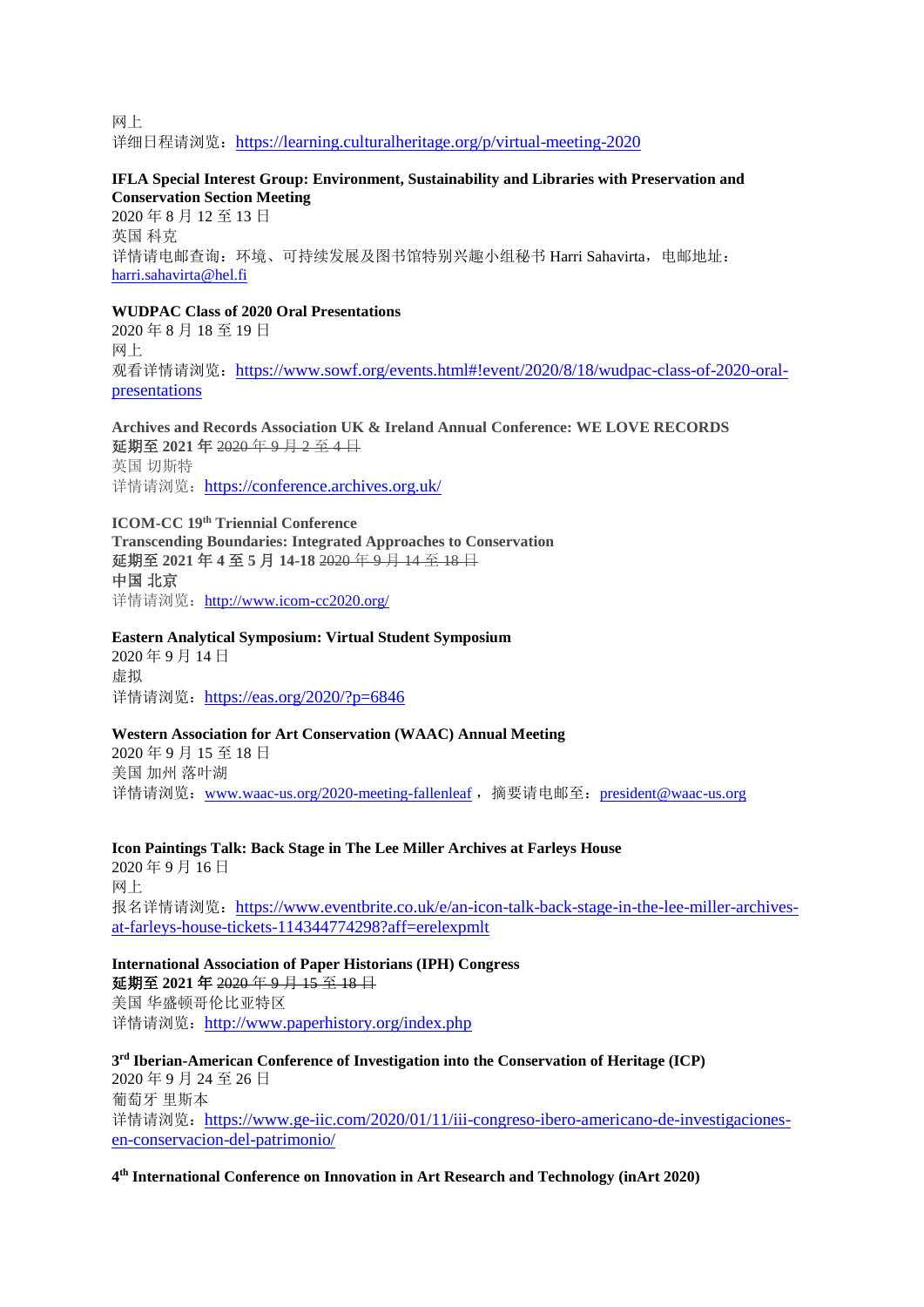2020 年 9 月 30 日至 10 月 3 日 法国 巴黎 详情请浏览: <https://inart2020.sciencesconf.org/>

#### **The Inspired Needle: Embroidery Past & Present**

2020 年 10 月 2 至 3 日 虚拟会议(请记下日期) 详情请浏览: [http://www.winterthur.org/education/adult/conferences/the-inspired-needle-embroidery](http://www.winterthur.org/education/adult/conferences/the-inspired-needle-embroidery-past-and-present/?eb=Needlework_Save)[past-and-present/?eb=Needlework\\_Save](http://www.winterthur.org/education/adult/conferences/the-inspired-needle-embroidery-past-and-present/?eb=Needlework_Save)

## **TechFocus IV: Caring for 3D Printed Art**

延期至 **2021** 年 2020 年 10 月 5 至 6 日 美国 加州 旧金山 SFMOMA 详情请浏览: [https://learning.culturalheritage.org/p/techfocus\\_iv#tab-product\\_tab\\_overview](https://learning.culturalheritage.org/p/techfocus_iv#tab-product_tab_overview)

#### **The Beltway and Beyond: Neoclassical Furniture of Washington DC, Baltimore, and the Coastal Mid-Atlantic** 2020 年 10 月 8 至 9 日

虚拟会议(报名于 2020 年夏季开始) 详情请浏览: [http://www.winterthur.org/education/adult/conferences/furniture-up-close-the-beltway](http://www.winterthur.org/education/adult/conferences/furniture-up-close-the-beltway-and-beyond/?eb=Furn_Conf)[and-beyond/?eb=Furn\\_Conf](http://www.winterthur.org/education/adult/conferences/furniture-up-close-the-beltway-and-beyond/?eb=Furn_Conf)

# **IAQ2020: Indoor Air Quality in Heritage and Historic Environments**

2020 年 10 月 12 至 14 日(此前为 2020 年 3 月 30 日至 4 月 1 日) 比利时 安特卫普 最新消息请浏览: [https://www.uantwerpen.be/nl/overuantwerpen/faculteiten/ontwerpwetenschappen/nieuws-en](https://www.uantwerpen.be/nl/overuantwerpen/faculteiten/ontwerpwetenschappen/nieuws-en-activiteiten/indoor-air-quality-2020/)[activiteiten/indoor-air-quality-2020/](https://www.uantwerpen.be/nl/overuantwerpen/faculteiten/ontwerpwetenschappen/nieuws-en-activiteiten/indoor-air-quality-2020/)

#### **2020 Vision: Current and Future Heritage Preservation Symposium**

2020 年 10 月 14 至 15 日 美国 纽约州 罗彻斯特 详情请浏览:[www.imagepermanenceinstitute.org](http://www.imagepermanenceinstitute.org/) or contact Jae Gutierrez:[jjgpph@rit.edu](mailto:jjgpph@rit.edu)

### **The 7th International Architectural Finishes Research (AFR) Conference**

2020 年 10 月 14 至 16 日 以色列 特拉维夫 详情请浏览: <https://www.afr2020tlv.org/>

**13th North American Textile Conservation Conference** 2020 年 10 月 23 至 29 日 美国 田纳西州 纳什维尔 详情请浏览: <http://natcconference.com/>

#### **Conserving the painted Past Symposium**

2020 年 10 月 25 至 27 日 美国 缅因州 南波特兰 The Center for Painted Wall Preservation 详情请浏览: <https://www.pwpcenter.org/symposium>

**[re]Framing the Arts: A Sustainable Shift** 2020 年 10 月 30 至 31 日 荷兰 阿姆斯特丹 详情请浏览: [https://www.artswitch.org](https://www.artswitch.org/)

**International Mountmakers Forum Conference**

2020 年 11 月(新日期容后决定)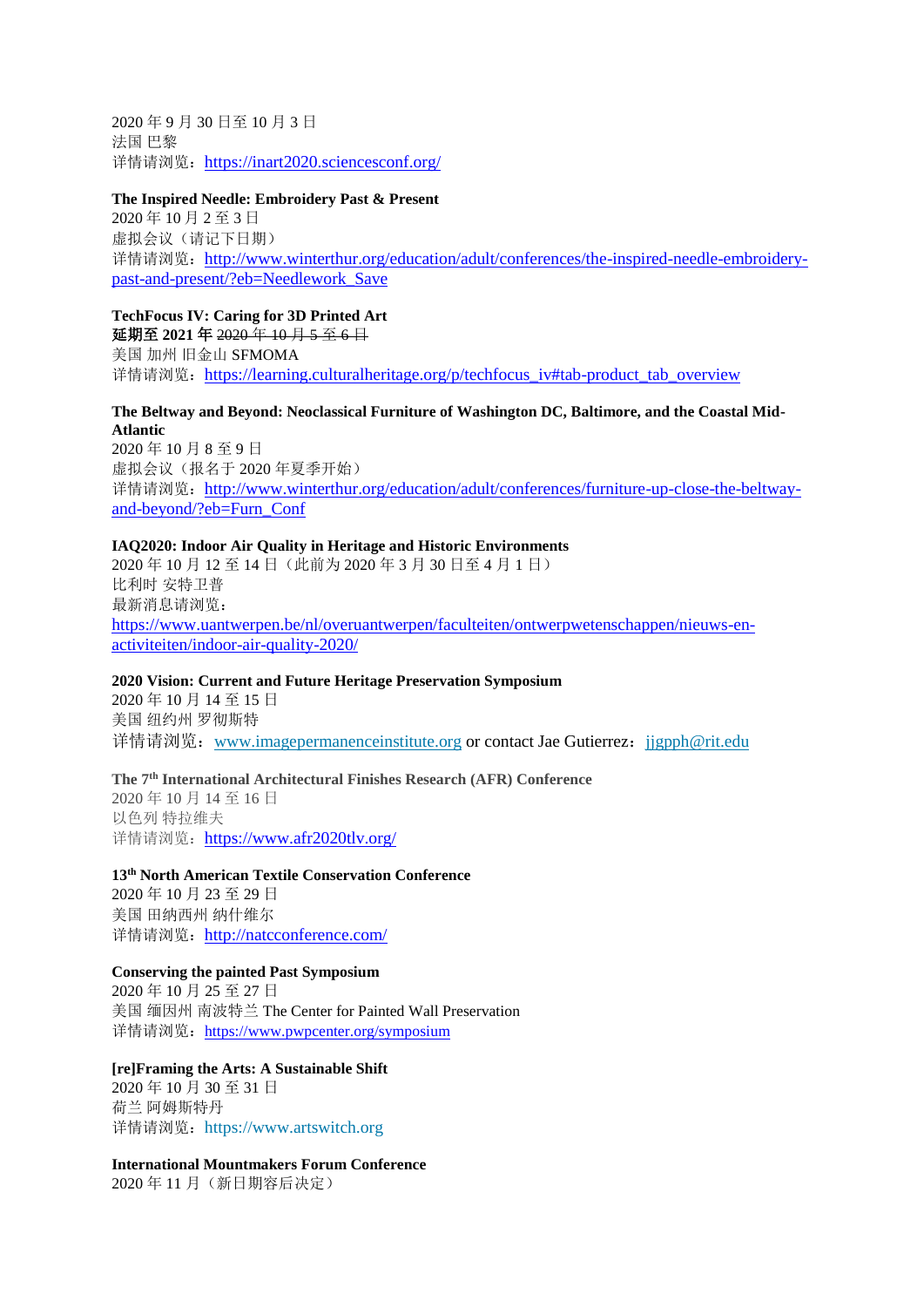虚拟 详情请浏览: <https://www.mountmakersforum.net/workshops-conferences>

#### **IIC 2020 Edinburgh Congress**

2020 年 11 月 2 至 6 日 网上(会员免费!) 详情请浏览: <https://www.iiconservation.org/congress/Edinburgh>

#### **MUTEC International Trade Fair for Museums and Exhibition Technology**

2020 年 11 月 5 至 7 日 德国 莱比锡 详情请浏览: <https://www.mutec.de/en/>

**Eastern Analytical Symposium**

2020 年 11 月 16 至 19 日 虚拟 详情请浏览: <https://eas.org/2020/?p=6846>

**European Network for Conservation-Restoration Education 13th EnCore General Assembly** 2020 年 11 月 25 至 27 日 葡萄牙 波图

详情请浏览: <http://www.encore-edu.org/>

### **Conservation and Philosophy Intersections and Interactions**

2020 年 11 月 26 至 27 日 英国 东萨塞克斯 详情请浏览: [https://www.iiconservation.org/content/call-proposals-conservation-and-philosophy](https://www.iiconservation.org/content/call-proposals-conservation-and-philosophy-intersections-and-interactions)[intersections-and-interactions](https://www.iiconservation.org/content/call-proposals-conservation-and-philosophy-intersections-and-interactions)

#### **SR2A 2021-9 th International Conference on Synchrotron Radiation and Neutrons in Art and Archaeology**

2021 年 2 月 22 至 26 日 美国 洛杉矶 Getty Center 详情请浏览: <https://sr2a2021.org/>

#### **12th Baltic States Triennial Conservator's Meeting**

RESEARCH.DILEMMAS.SOLUTIONS 2021 年 5 月 26 至 29 日 立图宛 维尔纽斯 详情请浏览: <http://conservation2020vilnius.ldm.lt/>

**Terra 2021 13th World Congress on Earthen Architectural Heritage** 2021 年 6 月 8 至 11 日

美国 新墨西哥州 圣达菲 详情请浏览: <https://www.terra2021.org/website/8033/>

#### **12th International Conference on Structural Analysis of Historical Constructions (SAHC 2020)**

2021 年 9 月 29 日至 10 月 1 日 西班牙 巴塞罗那 详情请浏览: <http://congress.cimne.com/SAHC2020/frontal/default.asp>

## 课程、工作坊

**IAP Virtual Seminar: Copyright for Conservators (and others!)** 2020 年 8 月 13 日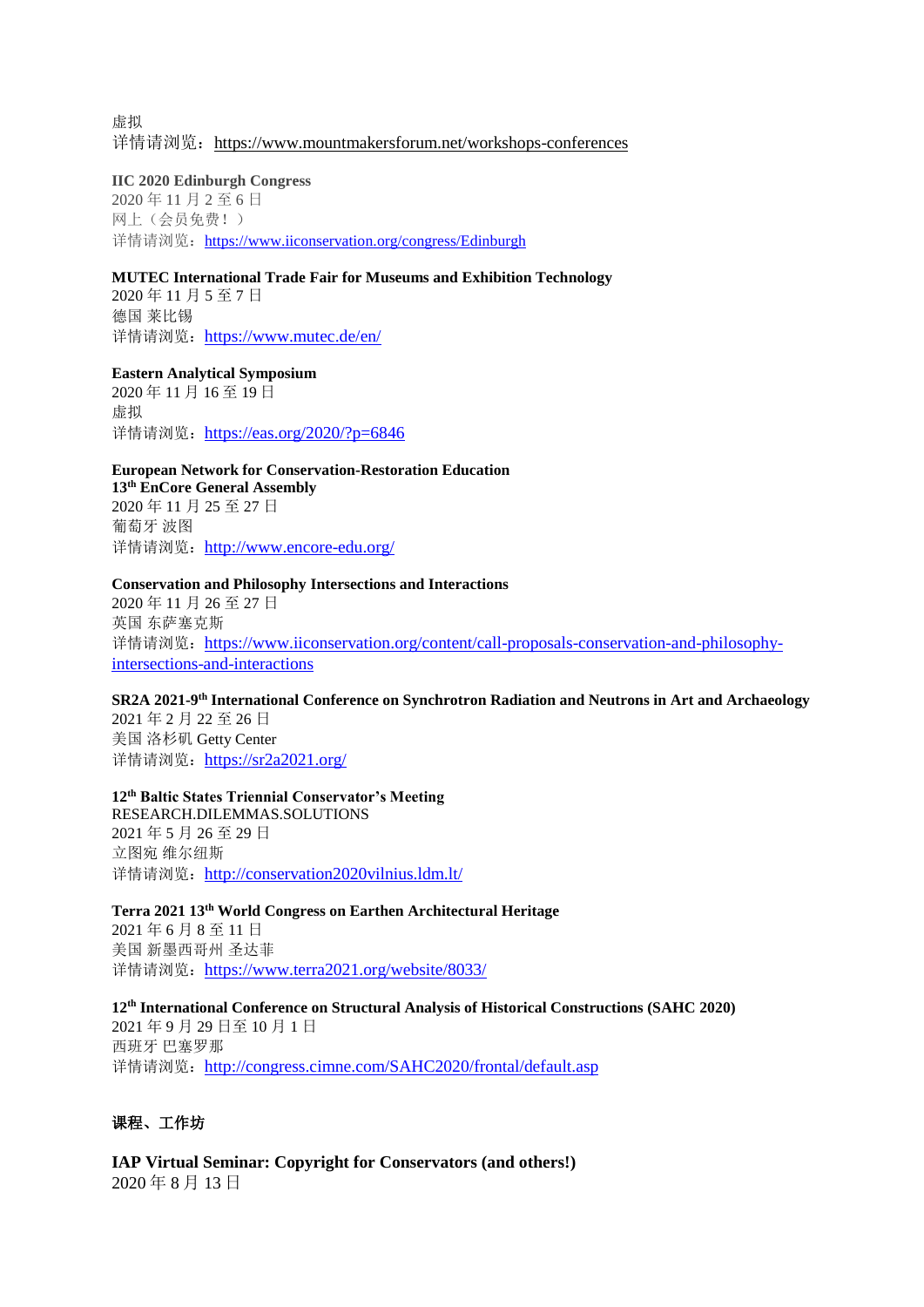网上 详情请浏览: <https://academicprojects.co.uk/courses/copyright-for-conservators-and-others/>

#### **Image Permanence Institute, Environmental Management Workshops: Training Sustainable Environmental Management Teams for Cultural Institutions** 延期 2020 年 8 月 18 至 20 日

美国 密歇根州 底特律 报名及详情请浏览: <https://ipisustainability.org/workshops.html>

## **IAP Chemistry for Conservators Online Course**

2020 年 9 月 1 日至 12 月 31 日 网上 详情请浏览: <https://academicprojects.co.uk/chemistry-for-conservators/>

## **FAIC Emergency Planning Course**

2020 年 9 月 14 日至 11 月 20 日 网上 详情请浏览: <https://learning.culturalheritage.org/products/emergency-planning>

#### **Image Permanence Institute, Environmental Management Workshops: Training Sustainable Environmental Management Teams for Cultural Institutions**

2020 年 9 月 15 至 17 日 美国 华盛顿州 西雅图 报名及详情请浏览: <https://ipisustainability.org/workshops.html>

## **Laser Cleaning for Metals**

2020 年 9 月 16 至 18 日 法国 巴黎 详情请浏览: [http://www.inp.fr/en/Initial-training-and-continuing-education/Continuing-education](http://www.inp.fr/en/Initial-training-and-continuing-education/Continuing-education-program/Training-catalogue/2020/Laser-cleaning-for-metal-cleaning)[program/Training-catalogue/2020/Laser-cleaning-for-metal-cleaning](http://www.inp.fr/en/Initial-training-and-continuing-education/Continuing-education-program/Training-catalogue/2020/Laser-cleaning-for-metal-cleaning)

## **Ligatus Summer School 2020-Bookbinding history and Linked Data**

2020 年 9 月 28 日至 10 月 9 日 爱尔兰 都柏林 申请截止日期:2020 年 6 月 30 日 详情请浏览:[www.ligatus.org.uk/summerschool/2020](http://www.ligatus.org.uk/summerschool/2020)

**Image Permanence Institute: Advanced Inkjet Preservation Workshop** 延期 2020年10月12至13日

纽约州 罗彻斯特 详情请浏览: <https://learning.culturalheritage.org/products/advanced-inkjet-preservation-workshop>

## **Image Permanence Institute: Advanced Inkjet Preservation Workshop**

延期 2020 年 10 月 16 至 17 日 纽约州 罗彻斯特 详情请浏览: <https://learning.culturalheritage.org/products/advanced-inkjet-preservation-workshop>

## **IAP Course: Conservation of Glass Objects**

取消 2020 年 10 月 19 至 23 日 巴西 圣保罗 报名详情请浏览: [https://academicprojects.co.uk/courses/conservation-of-glass-objects-sao-paolo](https://academicprojects.co.uk/courses/conservation-of-glass-objects-sao-paolo-brazil/)[brazil/](https://academicprojects.co.uk/courses/conservation-of-glass-objects-sao-paolo-brazil/)

**SymBol Project Workshop: Long term monitoring tools for wooden historical building in time of climate change: from data collection to an adaptation plan**